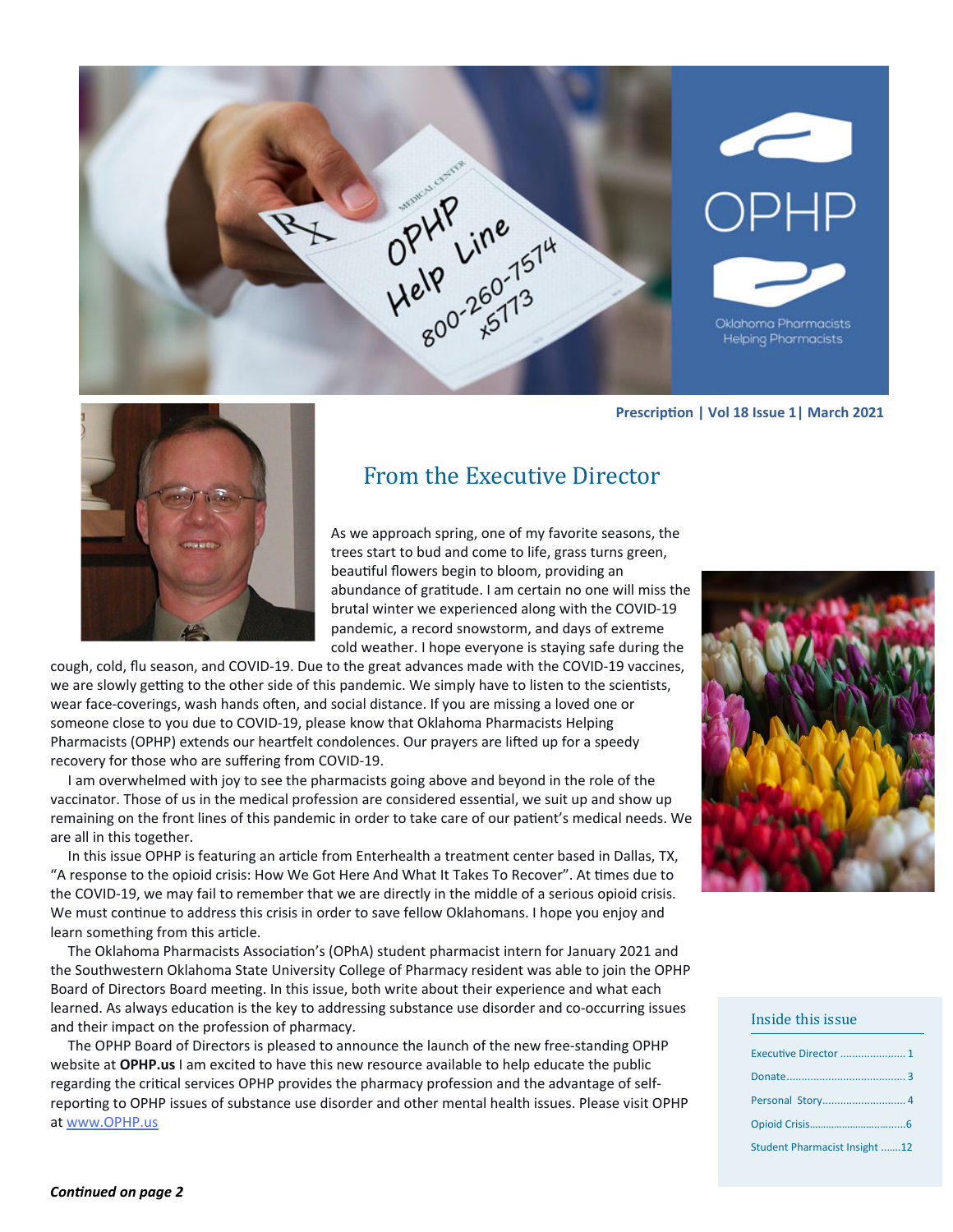# **From the Executive Director continued**

Also, in this issue, a successful OPHP participant who has graduated from the OPHP program shares his personal story of recovery. His story demonstrates the destruction in one's life due to substance use disorder, and the miracle of recovery.

Don't forget, take time for self-care, and if you are struggling with chemical dependency or other mental health issues, or you know another pharmacist or student pharmacist who you think may be suffering call the (OPHP) Help-Line immediately. There are those who struggle or have a hard time dealing with life on life's terms on a daily basis. Can I challenge everyone to recognize these struggles either in themselves or others and reach out for help or be willing to help if needed? If you find yourself struggling don't hesitate to reach out to (OPHP) for help that is readily available if needed. If you know someone struggling during this time, I hope you will be willing to be available for them if needed. If you are a pharmacist or student pharmacist and you are struggling personally with a substance use disorder or other mental health issues, I would encourage you to call OPHP today and self‐report your issues now. The advantages of self-reporting your own substance use disorder or mental health issues are that you are able to get well or get in recovery, and if there are no legal issues or complaints the Oklahoma State Board of Pharmacy does not get involved. This is a tremendous opportunity, so don't let it slip away if you are suffering from substance use disorder or other mental health issues. Call OPHP before it is too late and then results in disciplinary action on your intern/pharmacy license or other legal consequences.

 I encourage any pharmacist or student pharmacist that may be struggling with substance use disorder or any other mental health issues, or if you know a pharmacist or student pharmacist you think may be struggling, to call the OPHP Help Line now.

Please enjoy the newsletter.

**I assure you it is the best thing you could do for a family member, friend, colleague, or yourself. If there is no legal acƟon the pharmacist or student pharmacist can get the help and treatment they need for their disease and remain anonymous to the Oklahoma State Board of Pharmacy as long as they comply with the recovery recommendaƟons of OPHP.**



*405‐557‐5773 locally—1‐800‐260‐7574 x 5773 statewide There is a solution. All calls are confidential*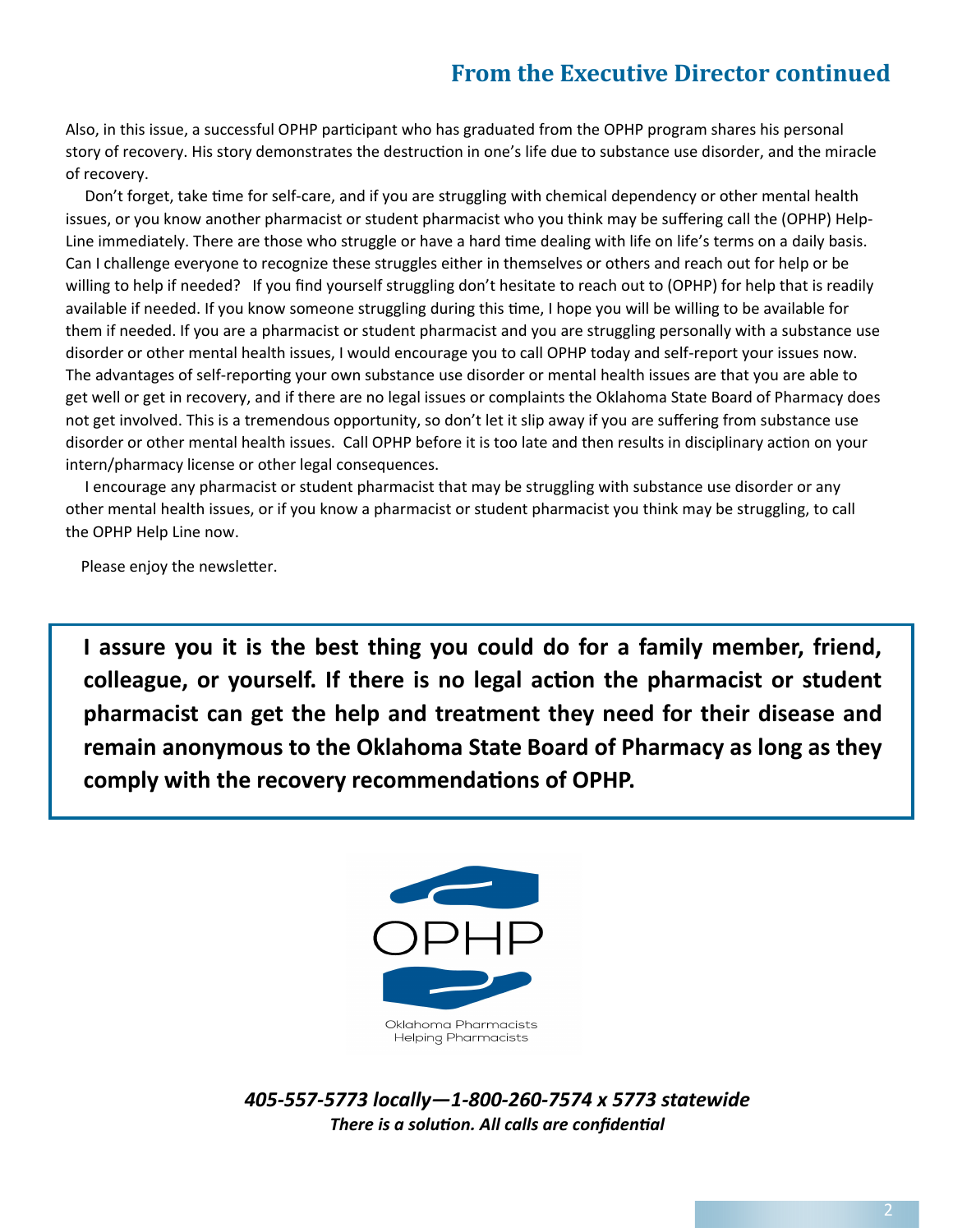

**If you haven't already contributed to OPHP this year, please consider making a tax‐deducƟble contribuƟon. These contribuƟons help OPHP conƟnue to assist and provide scholarships to pharmacists, pharmacy students and pharmacy technicians during the recovery process. To make a donaƟon, please [click here](https://secure.affinipay.com/pages/oklahoma-pharmacists-association/pharmacists-helping-pharmacists) to make a donaƟon online. For those who have made a contribuƟon this year, please accept our sincere thanks.**

# **OPHP Helpline**

*If anyone has quesƟons or needs assistance with a chemical dependency problem Either for a friend or themselves please call Oklahoma Pharmacists Helping Pharmacists (OPHP) 405‐557‐5773 locally—1‐800‐260‐7574 x 5773 statewide There is a solution. All calls are confidential*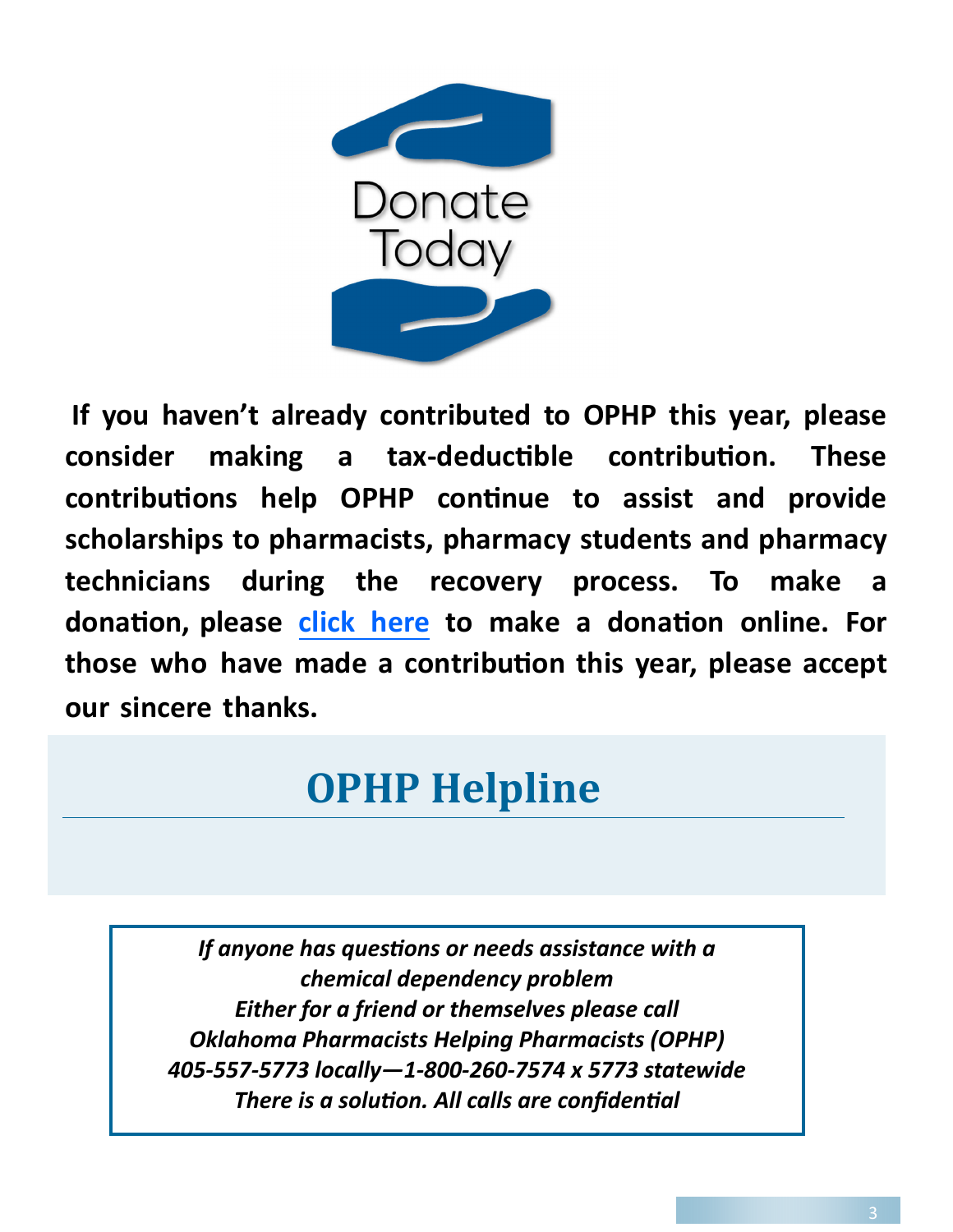## **MY STORY**

There were people in this world who were destined for greatness. One man was destined to invent the polio vaccine. Another was destined to be the first person to walk on the moon. And one man was destined to be the first black president. I wonder sometimes what I am destined to do. I can tell you what the statistics say about my future. The statistics say that a man with my background, who grew up the way I did, is destined to end up in one place......PRISON. At least that is what my counselor told me when I was in rehab. I was surprised when he told me that because I thought my life was fairly normal up until that moment. I was 38 years old before I first realized that the way that I grew up was anything but normal. I spent the first part of my life living with my mother in a notoriously bad neighborhood. My mother was prone to frequent fits of rage where she would yell and scream. When she was in this state, she would often stomp throughout the house searching for me to unload on. She used me as sort of a venting dummy. She shrieked and lashed out at me, sometimes violently, in an attempt to convey the rage she felt regarding how her life turned out. She sort of reminded me of one of those banshees from Scooby‐ Doo. I always thought I did things to make her that angry. I never once thought that she might have emotional issues. My father was just the opposite. His personality was really friendly and gentle. He was the kind of person that everyone knew and loved. They divorced when I was in the ninth grade. It was sort of a relief not to have all that arguing. The problem was that now my mother no longer had my father to inflict her wrath upon. That became my job when he left. To be fair to my mother, Dad had problems of his own. He had major problems with fidelity and alcohol. He seemed to always be having a good time. He was an eternal optimist and I idolized him. I wanted to be just like him. I wanted to go everywhere with him and he always let me; he was awesome like that. He even took me into bars with him. When I was really little, people didn't say anything, but when I got older he would have to bribe the bartender to keep things quiet. I remember once when I was sixteen he gave a waitress fifty dollars to serve me on New Year's Eve. Under the influence of Bartles' & James "Passion Punch" wine coolers, I danced with girls and rang in the New Year like a champ. Back then, I remember thinking that was the greatest night of my life. At that time in my life, my father could do no wrong in my eyes.

 I tried to go through junior high and high school as quietly as possible. I was in a school system filled with some of the most dangerous criminals on the planet. All I wanted was to hide in the shadows and not be noticed by anyone. I was physically much smaller than the other boys my age, so I tried to develop my mental abilities. I had a good buddy from elementary school who developed a reputation for being somewhat of a badass. No one ever bothered me when he was around. I learned quickly that it mattered who I stood next to. Once I figured that out, I gradually accumulated a small army of hoodlum friends to protect me. With my mind and their might, we were a terrible force to be reckoned with. We ran the streets almost every single night of the week. We were getting into nightclubs even though we were barely old enough to drive. Drinking was a large part of the life that we lived. We drank together as brothers and vowed to die in the protection of one another. The liquor seemed to soften even the hardest of hearts. We were down for each other and I loved being part of that. Never before had I felt so accepted. We began every night the same, with a trip to the convenience store. We were always on the lookout for a place that did not ask for any identification. We would send in the oldest looking one of our crew to buy the cheapest beer that money could buy. Because I looked unusually young for my age, I was sent in only as a last resort. I used my older brother's driver's license as identification whenever things were desperate. Any idiot could see that I was nowhere near old enough. It was amazing how many times it worked though. I used that I.D. until the night before my 21st birthday. I tried to use it to get into a local club and the bouncer happened to know my brother. He laughed when he put it in the front pocket of his shirt. That was the first and last time that it did not work for me. I came back the next night with my actual identification card. I wanted to show it to the bouncer from the night before but he wasn't there. The bouncer that night let me right in. It was just like any other night for me. I had been drinking in bars since I was sixteen years old. For five years I had fooled them all. For some reason, now that I was of legal age, it wasn't quite as fun. The night had lost some of its appeal.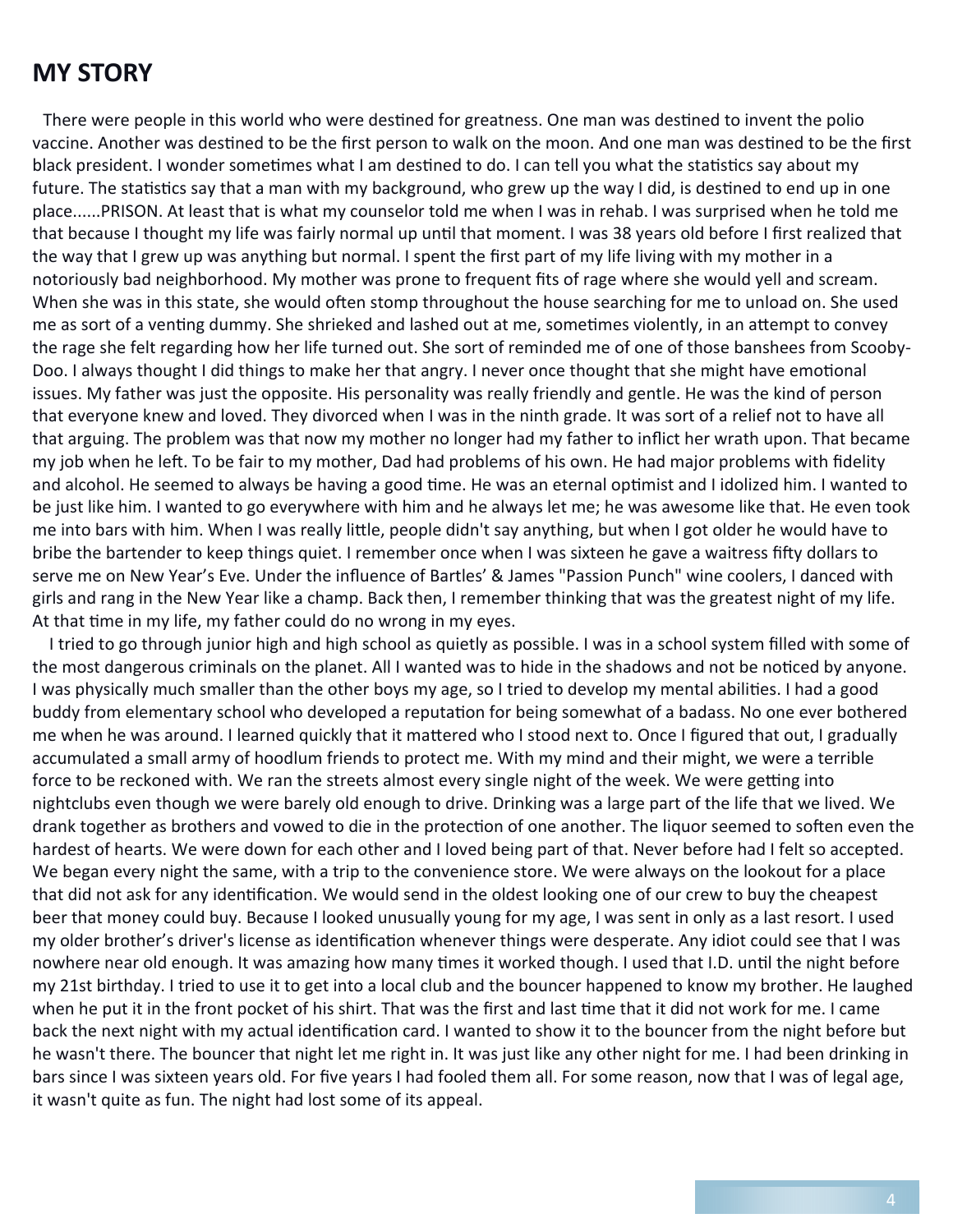When high school ended I got accepted into a small college in my hometown. I was allowed to enter on academic probation because of my horrible ACT score. Of course the night before the big test we drank until dawn. I was barely able to get my name correct. I began my college career cautiously. I only took the easiest courses, saving the harder ones for last. I took full advantage of the fact that I got to choose what time I had to be in class. I made sure that I had no classes before noon on any given day of the week. I even managed to get Fridays off during my first semester. I put down biology as a major because I always liked animals. I later found out zoology was not really about naming all the animals at the zoo. I did fairly well in the entry-level biology course that I took that first semester. My instructor, who happened to also be my academic advisor called me into his office for a meeting. He was looking at the next semester's schedule that I had chosen for myself. Of course, it was all classes such as music appreciation and shooting sports. He asked me why I was afraid to take any more challenging courses. I asked him if he thought I could handle them. He smiled and started typing in a new schedule on his computer. I saw that the first one on my list was a 7:30 am chemistry 1 course Monday through Thursday with a 7:00 am lab on Friday morning. That was the end of my leisurely mornings at college. The advisor came back at me with a schedule filled with all sorts of scary classes like physics and college algebra. I was totally screwed. He reassured me that I was completely capable of handling this load. Next, he asked me why I wanted to major in biology. He told me there were no job opportunities in that field. I couldn't believe he was telling me this. He was the head of the biology department. He said that I should major in chemistry because there were many more opportunities and I could do anything with a degree in chemistry. I had not planned to take chemistry until the very last semester at college, however, he did not seem to be asking me. It seemed like I did not have a choice in the matter. So I reluctantly agreed and with one last keystroke, he produced my new and improved schedule.

While still in my first semester I worked as a roofer to get beer money. My mom didn't like pitching in when she knew where it would ultimately end up. Roofing was hard work. I was the only one in my crew that had a valid driver's license so I was in charge of getting people to and from the job site. Every single other roofer had multiple D.U.I.s. I was amazed at the terrible condition these other men were in. They looked old and sun-scorched and broken down. Every single day after working in the hot sun they made me stop at the store so that each of them could buy a case of beer. They would have at least three or four of the beers drank before I could even get them home. And the next morning when I picked them up, they would come to the door looking hammered. It was a terrible sight to see. This was their routine every day and I wondered how they could manage to endure such a life. I think it was the spark that inspired me to start trying harder in school. I saw what life had to offer these poor men and I heard how their bones creaked as they moved up and down the ladder. How long could a man do this physically demanding job? How long could their minds and bodies endure that hot sun? Their futures were anything but bright. I had two choices in front of me: I could work my butt off roofing or I could work my butt off studying. It was an easy choice. I began that next semester with fire in my heart. I was ready to do whatever it took to stay off of those hot roofs. I decided to make school my new job. I spent every day after class either in the library or in study hall getting extra help. I worked for the college of chemistry cleaning glassware to get my beer money. And speaking of beer, my buddies would pick me up at the library around nine o'clock every night and we would go out drinking. We drank every single night. It didn't matter what day it was or if I had a test the next day. Once I got my studying done, I was ready to drink! The funny thing was that it did not seem to affect my G.P.A. For the first time in my life, I was at the top of the class. I made a perfect fourpoint that semester and that was with all of those hard classes. My success gave me the confidence to take it up a notch. I entered my next semester as a chemistry major with a biology minor. I continued using my same technique of studying and drinking. Somehow every semester I continued to make a perfect 4.0 GPA. My philosophy was simple: Always work hard to make the best grades possible, but still, leave enough time to get nice and drunk every night. In the end, the same guy that made a 12 on his ACT and was admitted to college on academic probation graduated at the top of his class magna cum laude with a degree in chemistry and a 3.89 GPA. I had done it. The problem came when it was time to choose a profession. My father kept nudging me toward pharmacy. He said that " it paid like hell and was indoors under the air conditioner." That sounded pretty good to me so I applied the semester before I graduated. Fortunately, my good GPA overshadowed my abysmal ACT score and they let me in. I could hardly believe it.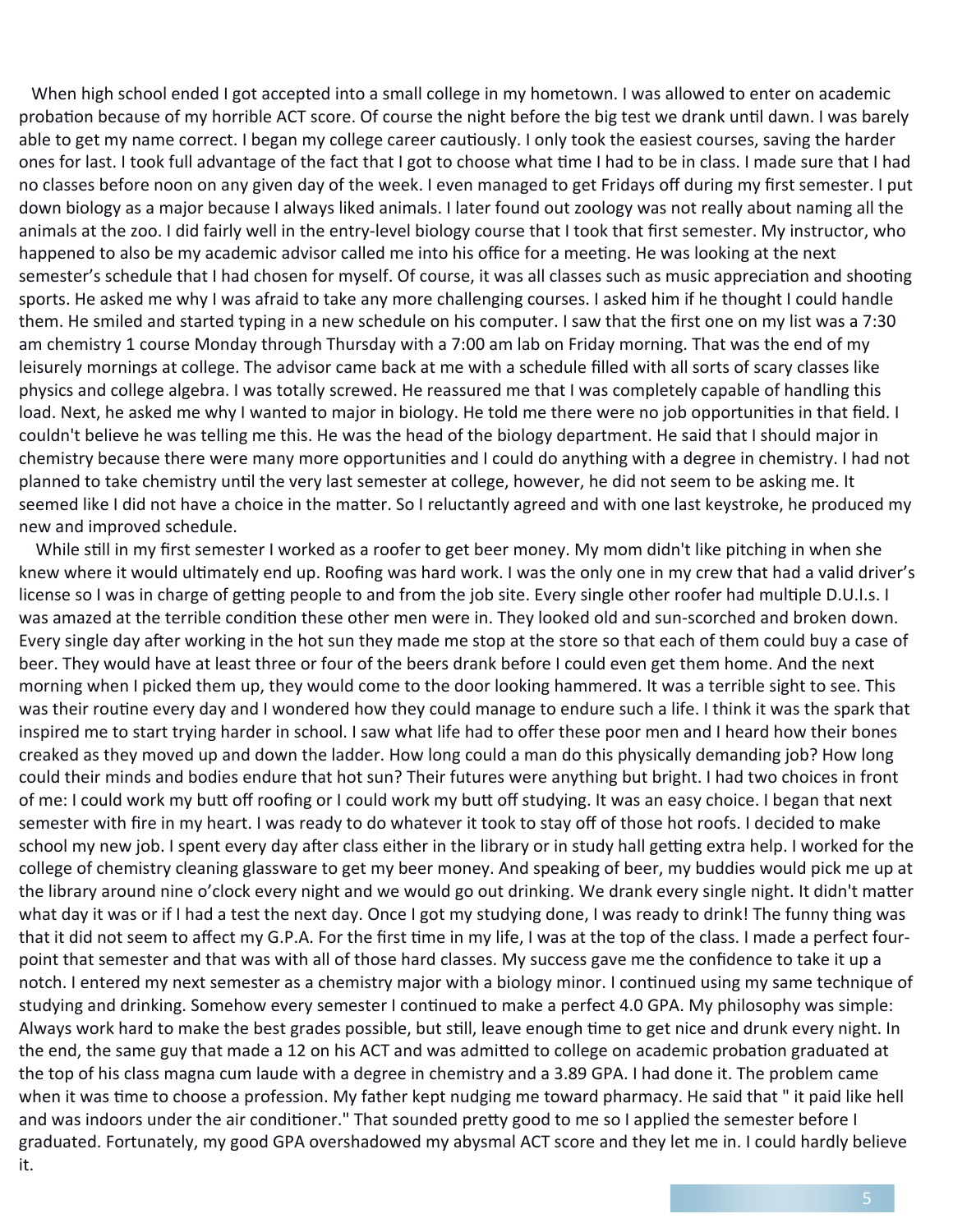Pharmacy school was a whole different ball game. No longer was I in class with average students. This was the crème de la crème. The best and brightest from all around. It was very difficult to make it into pharmacy school in those days. You had to have done well in your undergraduate studies. Some people said that it was easier to get into medical school at the time. I suffered total culture shock when I left my hometown to venture to the big city. People were much more upper class, so to speak. I just did not seem to fit in. I looked to drinking to dull the pain of my loneliness. I doubled my efforts in my studying to make sure that I made it through my first semester. Most people that dropped out did so in that first semester. I was intimidated by all the incredibly smart people. I never thought that I would be able to keep up, so I even managed to keep my drinking down to a minimum. I saved drinking for the weekends where I rewarded my efforts with a twelve‐pack or two. I never before had so much to contend with. There were so many classes and all of them were tough. I studied late at the library every night. I drank Dr. Pepper by the gallon in an effort to stay awake. Sleep was a luxury that I did not have often. I usually preferred drinking to sleeping any day of the week. I tried my best to make friends with my classmates but they just were not the same crowd that I was used to running with. These were, for the most part, wealthy white people. There was not a single black person in my class. I was completely alone. It wasn't long before I was forced to lower my standards and start to associate with my own race. At first, I felt out of place but later learned to like not having to pretend to be something that I wasn't. I even became good friends with a redneck guy from a small town outside of Tulsa. It was funny, but by the end of our first semester, we became roommates and best friends. He liked drinking almost as much as I did. In fact many times, he would try to pry me away from the books in order to go out drinking. He really helped to keep me sane that first year. As always, I took things far too seriously. But to my astonishment, and with his help, I pulled off another 4.0 GPA the first semester. Once again I was at the top of my class. Everyone who knew about my partying habits was totally shocked. But no one was more shocked than me. That first year went by fast and the summer after even faster. The second-year at pharmacy school was known to be a tough one. At least I had friends to go through it with me. That made all the difference in the world. We had grown close as a class. After all, we had all been put through the fire together the first year. There was a special bond that existed between us now. We were kind of like one big special family now. Our common enemy was all the pressure that we put on ourselves to succeed. The first day back I saw a cute girl entering the common room. I had never seen her before so I figured she was a new first-year student. She did seem to have that frightened look in her eyes. And speaking of eyes, hers were lovely. I purposely tried to pass by her as much as possible. I even made a spectacle of myself in an attempt to show her that I was a big man about campus. It didn't work though. She pretty much kept to herself. Finally one day I was passing by her in the busy hallway and got a smile. I repeated this same path every single day hoping to get more smiles and I did. I could tell that she was looking for me now as well. This immature game quickly became the favorite part of my day. I eventually was able to find her school mailbox. I periodically would fill it with candy and small love notes written on ruled note cards. One time I was feeling particularly frisky and left a 4-word question: how shall we proceed? The next day my mailbox had her answer: very carefully! That was all it took for me. I was hooked. Everything about her was yielding and gentle. I think I loved her from the very start. I was undone. She was good for me in that my late‐night drinking was quickly pushed aside to spend time with her. She made fun of my rigid study schedule. However, I got the feeling that she was more impressed than amused. I could tell that she didn't require as much time as I did to get things done. It was amazing how quickly she picked things up. I had to hammer things into my brain to make them stick. She just seemed to glance at her notes and was fully ready for the test. Most nights we would study in my room, me at my desk and her laying on my bed. We ended each night with me walking her to her car.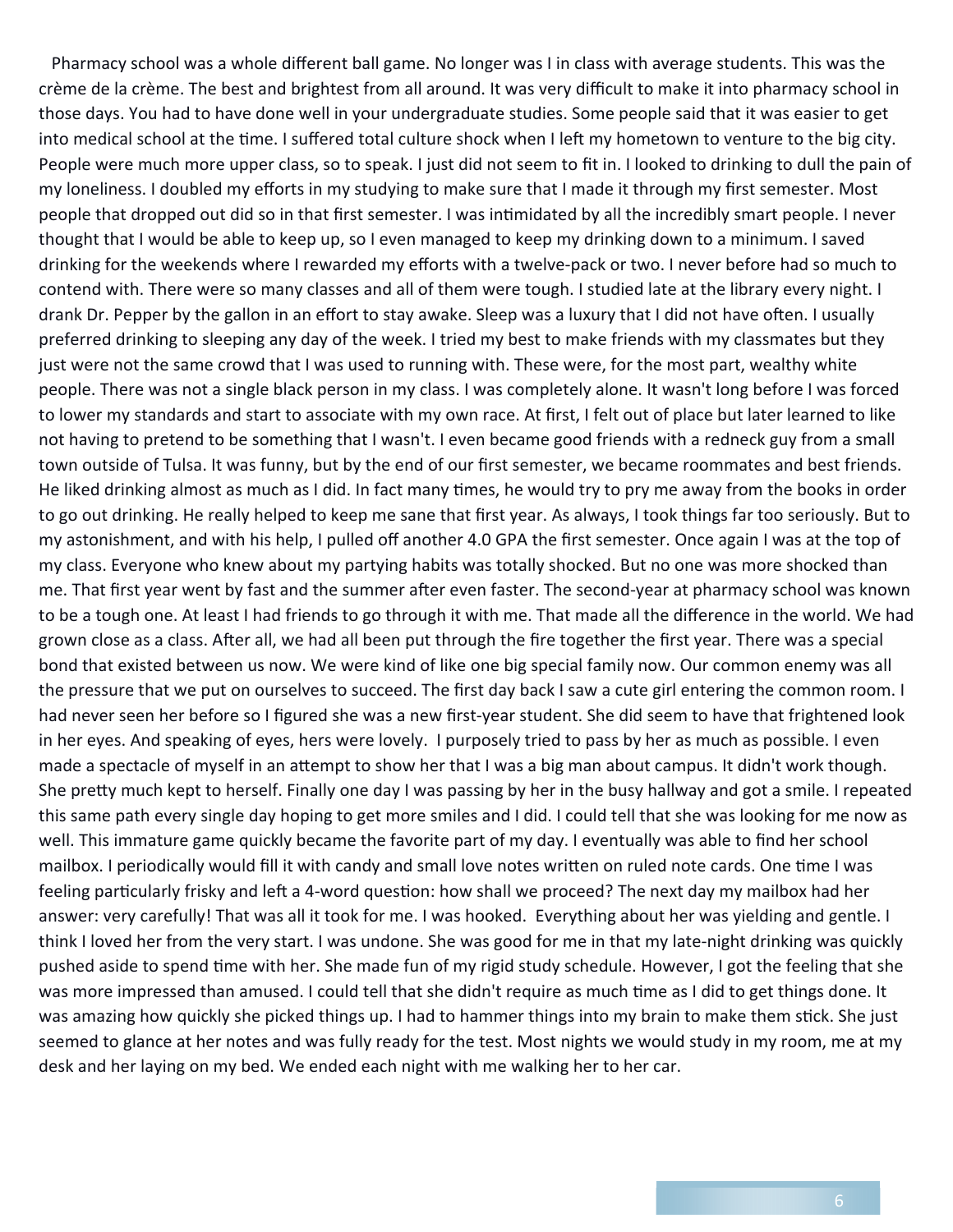Once we got there I would get a long and warm hug ending with a quick kiss goodbye. She never allowed herself to sleep over. I got the feeling that she was saving that for marriage. I respected her for that. I could definitely use all of the virtue I could find. We grew closer with each passing day and eventually, I told her how I felt. I was absolutely nuts for this girl. I knew that this was the woman that I was supposed to be with forever. It was as though God had created this perfect person just for me. She complimented me in every way. Her gentle way was what my life had always been missing. Time seemed to pass quickly for the two of us. After we both graduated we eventually married. We were two young pharmacists living the dream life together. We were making more money than either of us had ever seen and we were living like rock stars. We were constantly going on extravagant vacations. One of my wife's favorite places to go was Las Vegas. Once I taught her to play craps, she was hooked. I always overdid things in Las Vegas. I tended to stay up late and put down more beer than my poor body could handle. I always felt like complete hell in the mornings in Vegas. I especially hated the mornings when we traveled home. I came up with a handy trick that I saved just for Vegas and similar places. I had some Vicodin leftover from a previous dental procedure and I always took these with me when I went out of town. I would pop in a few in the morning after a rough night and I was completely cured of any sort of hangover. In fact, I usually felt ten times better than normal when I was on the stuff. The only problem was that eventually, I liked taking the Vicodin regardless of whether I was hungover or not. It gave me a feeling like nothing It gave me a feeling like nothing else could. It made me feel as though all was right in the world and that nothing bad could ever happen. I learned in treatment that it generally takes a few years of heavy drinking to become physically dependent on alcohol however, with narcotics like Vicodin it only takes a few weeks. That stuff took me fast. Before I knew it I was making up excuses to go see my dentist. I kept having these mysterious pains in my mouth that required large doses of narcotics. I quickly graduated to the highest strength. I told her that the lower dose did not help me anymore. She was nice enough to keep writing the scripts and I just kept taking more and more. My hunger for this drug was relentless. I started to wake up early in the morning with withdrawal pains. I ended up having to get up every morning around four o'clock in the morning just to keep from getting the sweats and shakes. In the end, I looked forward to my early morning doses. There was something about quenching that need that made the high more satisfying. I quickly started to need higher and higher doses each time to get the same effect. It is true what they say about addicts "always chasing that first time high." You are never able to duplicate that incredible "firsttime" feeling no matter what you do. The maximum dose of Vicodin that any fully grown man should ever take is eight tablets per day. In the end, I was up to around forty tablets a day. The physician at my treatment facility said that the gradual way addicted people increase their dose over time is what gives them the ability to survive these incredibly high doses. A normal person would surely die from taking this same dose. I guess I had that going for me. I was able to keep my addiction a secret from my wife for several months. Finally one evening I got a call from her and in her voice, I could tell that something was wrong. I had been terminated from one of my jobs for obvious reasons and to cover things up I simply told her that I was laid off because the economy was bad. At the time she bought it, but now I was feeling like she may have become wise to my deception. I asked her if something was wrong and she wouldn't say it over the phone. I had the intense feeling that I was about to be caught so I downed around eight tablets and drove home. When I got home she was waiting for me in the living room in her bedtime clothes. I could no longer stand lying to her. That had been the one thing that I was truly ashamed of. I have often said that I would die for her and I meant it; her happiness was everything to me. I sat down on the couch next to her and told her everything. The look of shock in her eyes was more than I could stand. I started crying for the first time in my life since I was a child. The weight of that lie had been too much to handle for too long. I begged her for mercy as she sat and considered the situation. I had now damaged the single most important thing in my life, my marriage. At that moment I was so afraid that what I had done had ruined what we had forever. Nothing else in this world mattered to me as much as my marriage. What happened next truly made me believe that God had made this girl especially for me. She smiled, hugged me, and with tears in her eyes she promised to help me. It was as though the weight of the world had been lifted off of me. Now that I knew that she was on my side, I knew that I could accomplish anything.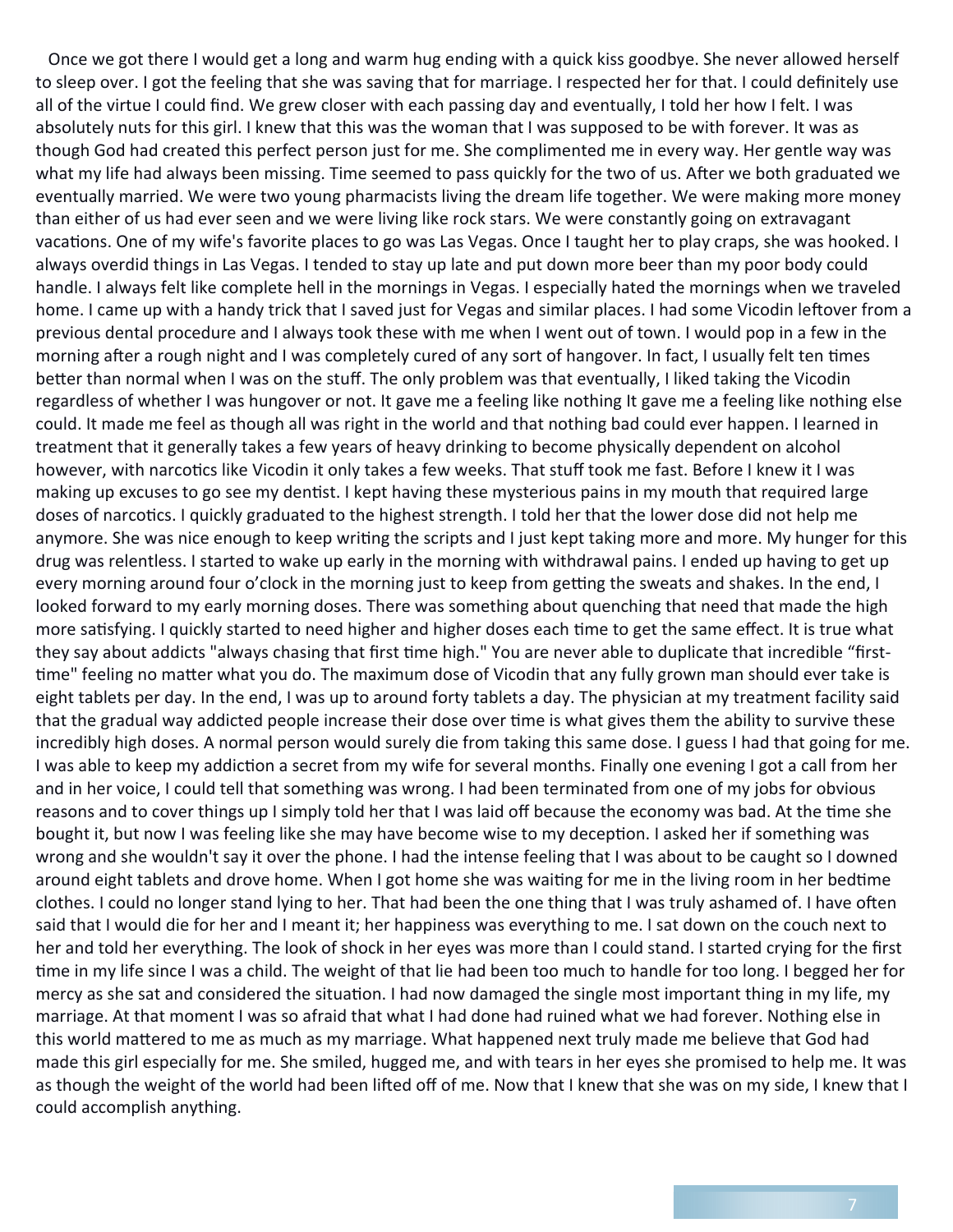Treatment for me was an eye‐opening experience. One of my counselors gave me the assignment to write down my life story and to read it out loud for our group session the next week. I grudgingly wrote it all out and apologized to my group before presenting it. I was afraid that it would be boring for other people to have to sit through something like this. It was like watching someone else's old home movies or something. To my surprise when I looked up at the group at the end of my presentation, I noticed the shocked look on everyone's face. A few of the women counselors were even crying. All these years, I thought that my life was normal with just a few small exceptions. After a few sessions with my therapist, I learned that what my mother had done to me was not my fault. He said that there was nothing that I could have ever done to deserve that much abuse. It was so weird to me that after all my education and experiences that I had no idea that I had been abused. It was good though because now I had an explanation for some of my issues. This treatment center was top-notch in that they did not only treat my addiction, they also treated my emotional issues. I put everything I had into the time that I spent there. I was on fire for recovery. I even voluntarily signed up to be monitored for five years after I finished my treatment. They said that would greatly increase my chances of staying sober. I did every single thing that they recommended with as much zeal as I could manage. In the end, the head of the department praised me for my hard work. He asked me how I managed to maintain such incredible enthusiasm for the entire length of my time there. I told him the truth even though I wasn't sure if my answer would be well accepted. My wife grew up as I did with an alcoholic father. She spent most of her life worrying and caring for someone who just could never stay sober. The truth was that under no circumstances would I ever let her suffer that same way from me. I was going to make certain that I beat the odds and did not put her through one relapse after another. I knew that you were not supposed to get sober for someone else. But right or wrong, that was where my zeal came from and so far it was working pretty well. Over three years passed and I was still staying the course of sobriety. I had a good job, good friends, and a good marriage. Overall my life was pretty good. Even my father found sobriety after a lifetime of drinking. Of course, that was courtordered, but I'll take it anyway. Everything seemed to be going perfectly until one day I started to notice a change in my wife's behavior. She was becoming more and more distant and angry toward me. Her overall attitude toward me became very cold. This was totally opposite from the girl that I knew and loved for these past thirteen years. I was so afraid that I was losing her and I was completely helpless. One night I found several love letters that she had written to a male friend. There were several exchanges back and forth where they professed their love for one another. I don't think that I had ever felt that hurt before in my entire life. I remember that my hands were shaking as I tried to tell myself that this was just a bad dream. Unfortunately, this was real. The next day I came home from work and she was gone. She had taken all of her things, with the exception of her wedding dress. I sat on the floor of her closet and stared at the emptiness and cried. I used to think that I would lie down and die if I ever lost my wife. It was my greatest fear that I would someday lose her to cancer or a car crash. I could not bear to imagine my life without her. It's funny because I didn't lie down and die. What I had learned from AA and in treatment kicked in and saved me. It told me not to isolate myself and to call someone for help. I called my father and wept as I explained to him what had happened. It couldn't have been a coincidence that he happened to be sober during this particular time. I learned long ago not to count on him because of his drinking. But now he was right there for me, strong and sober. He called me every single day after that to make sure that I was all right. We have formed a new friendship together because of what happened. I can't ever remember a time when we were closer. As of today, I am still without my wife. I think of her every day and pray that she will come back to me. Regardless of what happens, I know that God has a plan for me and in that plan I am sober.

#### Former Successful OPHP Participant Anonymous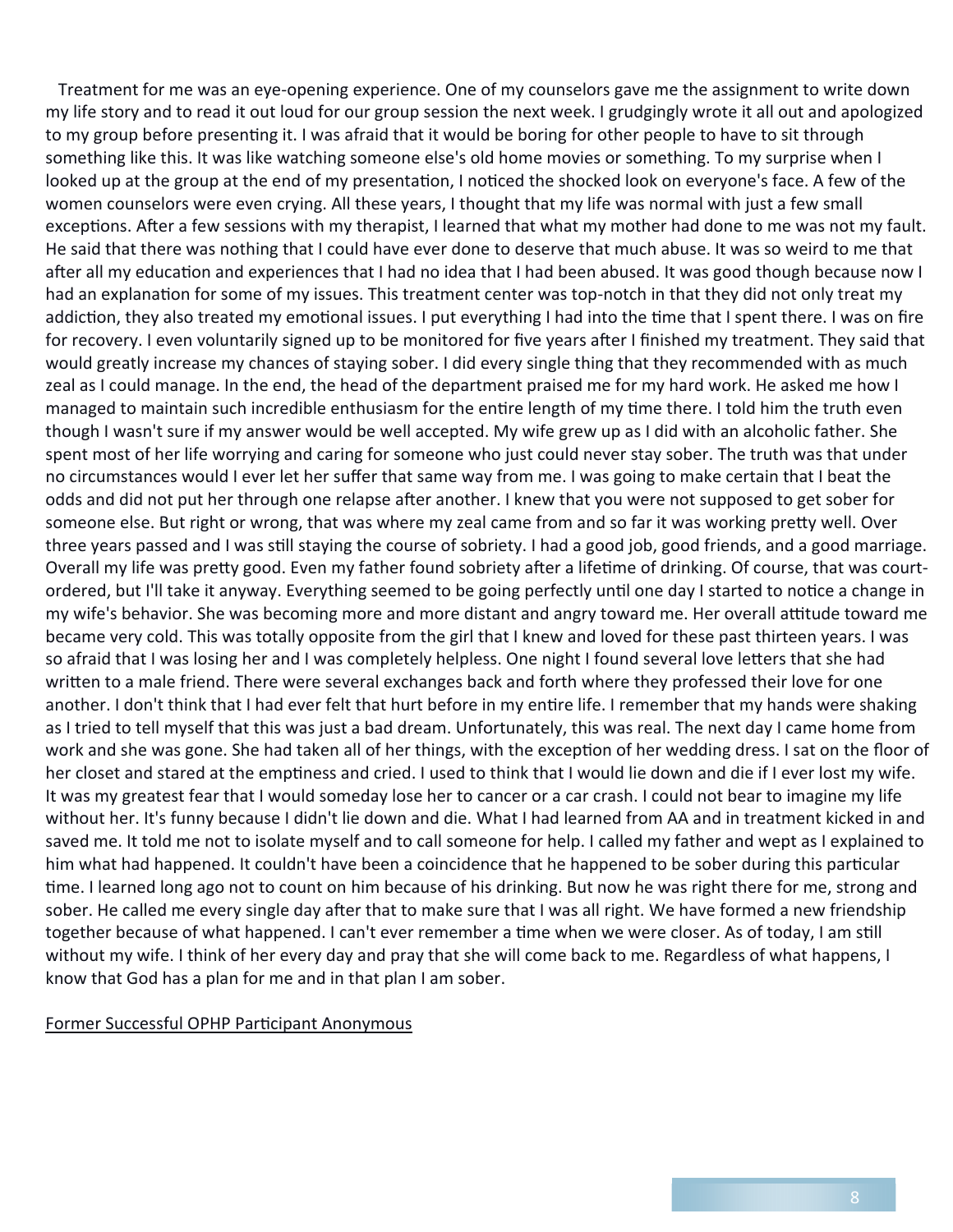# **A RESPONSE TO THE OPIOID CRISIS: HOW WE GOT HERE AND WHAT IT TAKES TO RECOVER**

by Cara McLeod, MA, LPC-S, Enterhealth Outpatient Center of Excellence Clinical Director

According to the numbers published by the Centers for Disease Control (CDC) in 2018, more than 130 people in the United States continue to die every day due to opioid overdose. Misuse and addiction to opioids has risen to the point that in late 2017, then-acting Health and Human Services (HHS) Secretary Eric D. Hargan issued a public health emergency regarding the crisis at the request of President Donald Trump.

In April 2017, HHS unveiled a new five-point Opioid Strategy, with the five following priorities:

- Improve access to prevention, treatment, and recovery support services
- Target the availability and distribution of overdose-reversing drugs
- Strengthen public health data reporting and collection
- Support cutting-edge research on addiction and pain

Advance the practice of pain management

Additionally, during Fiscal Year 2017, HHS invested almost \$900 million in opioid-specific funding, including support for state and local governments and civil society groups to support treatment and recovery services, target availability of overdose-reversing drugs, train first responders, and more.

#### **How serious is the Opioid Crisis?**

Currently in the United States:

- Roughly 21-29% of all patients who are prescribed opioids for chronic pain misuse them.
- Between 8-12% develop an opioid use disorder as a result.
- An estimated 4-6% who misuse prescription opioids transition to heroin.
- About 80% of people who use heroin first misused prescription opioids.
- Opioid overdoses increased 30% from July 2016 to September 2017.
- Opioid overdoses in large cities increase by 54% in 16 states.

In the past year, approximately 11.8 million people 12 years or older misused opiates (4.4% of the total U.S. population).

#### **What are opioid drugs?**

Opioids are a class of drugs that includes legal painkillers such as oxycodone, hydrocodone and codeine, as well as illicit drugs such as heroin. Opioids reduce feelings of pain by attaching themselves to the body's natural opioid receptors in the brain and throughout the body. The body already contains opioid chemicals, such as endorphins, which relieve pain and make you feel good during exercise.

When opioid drugs attach to these receptors, they further reduce a person's perception of pain. That's why they can be so useful for people who are recovering from serious injuries or surgery. However, opioids also have a profound effect on the brain's natural reward system, which can cause users to feel a euphoric high. The problem is that once this reward system has been altered by prolonged use of opioid medication, it is difficult for it to return to its normal baseline state, which can lead to unpleasant feelings for users – a condition commonly known as withdrawal.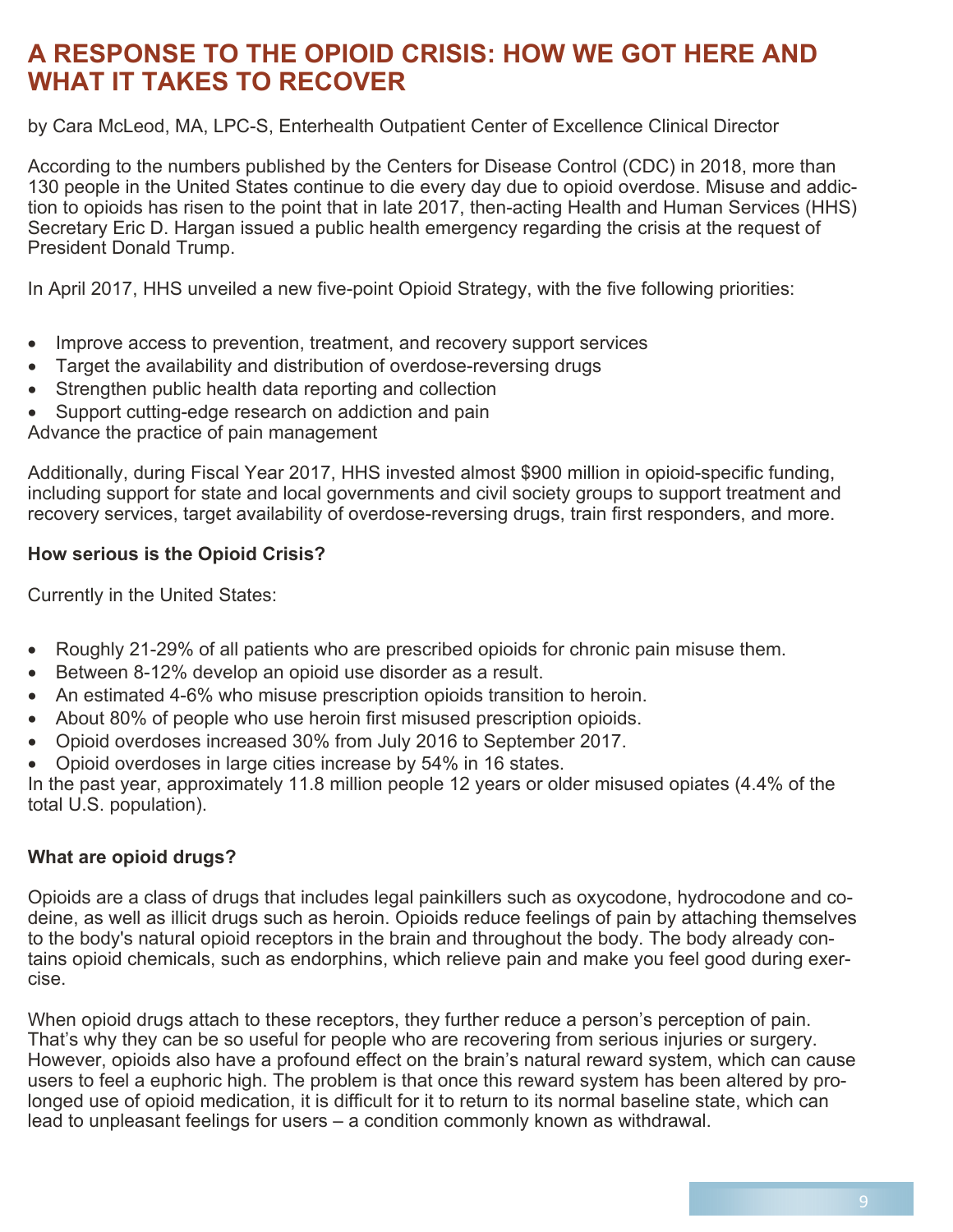Legal prescription opioid pain medications include:

- Oxycontin
- Codeine
- Demerol
- Percocet
- Vicodin
- Morphine
- Fentanyl
- Dilaudid

#### **Prescription V. Heroin**

Even though heroin is an opioid, there's a reason you can't get a prescription for it. Heroin is a synthetic narcotic made from morphine that involves several steps of processing with various chemicals, which can differ depending on where it's produced. Heroin is a street drug, not controlled by FDA regulations, meaning users don't know the potency of the opioids it contains, nor what other substances have been mixed in with it.

Because heroin is typically either injected, snorted or smoked, it enters the body and brain rapidly and produces an extreme high, but it doesn't last very long. This makes it a poor option for pain relief, but an easy substance to become addicted to.

Prescription opioids, on the other hand, are designed to affect users more gradually and produce milder effects compared to heroin, but they work for longer periods of time. Unfortunately, those who want to use them to get high will often crush the pills to then snort or inject the powder to get a more immediate and stronger effect.

All too often, people who begin by misusing prescription pain relievers will shift to using heroin because it's cheaper and they can get it on the street instead of having to get a prescription or pay more for illegally resold prescription pills.

#### **The health risks of opioids**

As mentioned earlier, opioid drugs bind to opioid receptors on cells in the brain and throughout the body in order to release other chemicals, such as endorphins, which in turn reduce feelings of pain. However, these chemicals also affect things like digestion, breathing, and other vital functions.

In lower doses, opioids produce feelings of sedation, a muffled perception of pain, and mild euphoria. That's not to say there aren't negative side effects, though. Even in small doses, opioids can cause nausea, constipation, slowed breathing and unconsciousness. In higher doses, the sedative effects can be profound (with users often drifting in and out of consciousness), and the drugs severely depress the person's breathing and heart rate, which poses the greatest risks of coma or death.

For every 1 overdose death in the United States, there are:

- 15 addiction treatment admissions
- 26 emergency room visits
- 115 addicted users
- 733 nonmedical users
- \$4.35 million in healthcare-related costs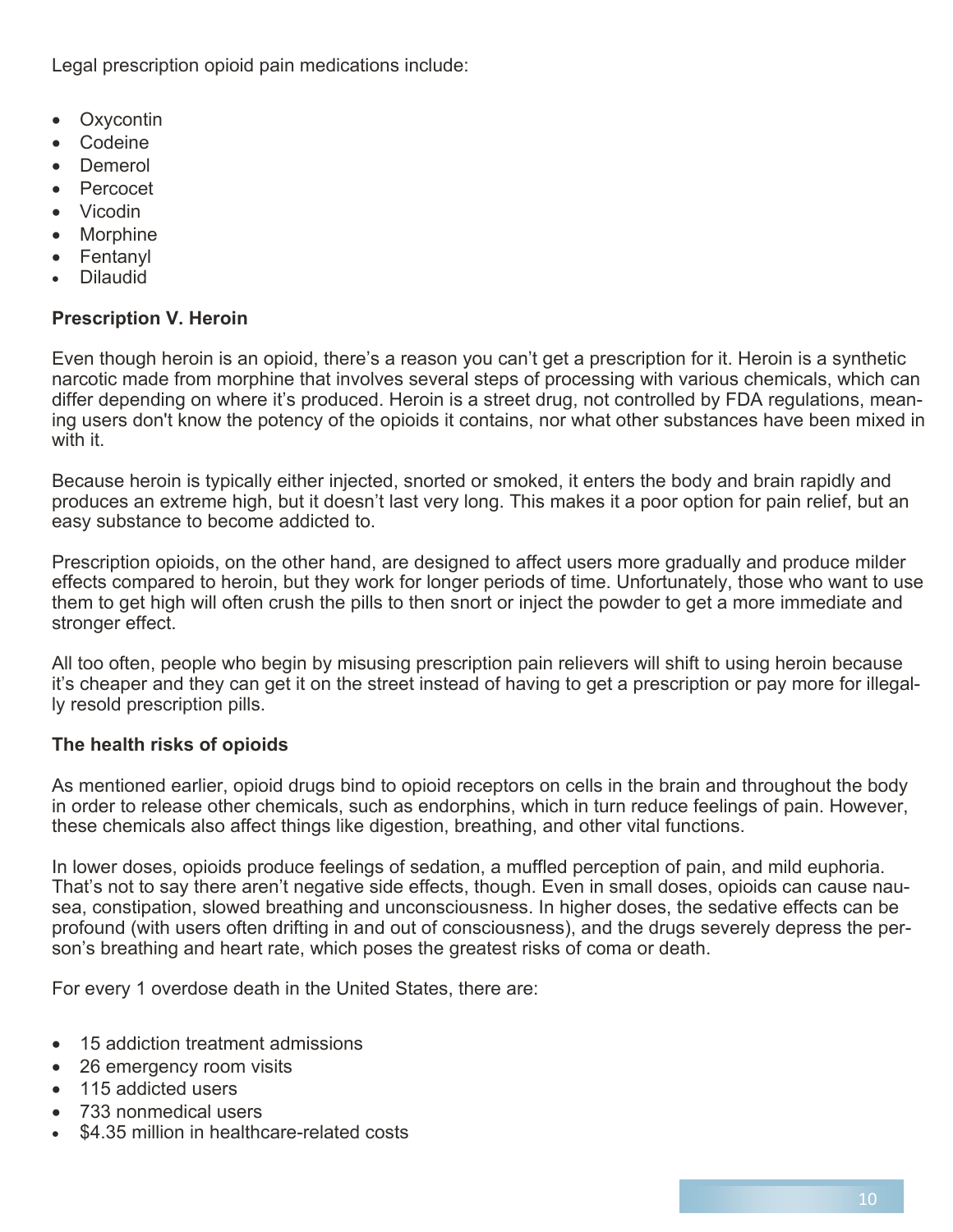## **Addiction is a chronic brain disease**

Substance abuse (opioid abuse in particular) causes damage not only to the body, but also to the brain and its ability to function normally. Somewhat similar to a traumatic brain injury (TBI), this damage often leads to altered cognitive, behavioral and emotional functioning, as well as a disorder of the brain's natural reward system.

Opioid Use disorder criteria:

- Using in larger amounts or for longer than intended
- Wanting, but unable, to cut down or stop using
- Spending a lot of time to get, use or recover from use
- Craving
- Inability to manage commitments due to use
- Continuing to use despite negative consequences
- Giving up important activities because of use
- Withdrawal

#### **How do you treat opioid addiction?**

Unlike more traditional addiction treatment providers, Enterhealth relies primarily on science- and evidencebased treatments that have been clinically proven to work. This includes the use of anti-addiction medications, which are used to normalize a patient's brain and body chemistry without the negative effects that accompany the abused substance. Anti-addiction medications also reduce physiological cravings and make patients more comfortable by reducing anxiety and making it easier to get sleep.

In addition, Enterhealth utilizes cutting-edge diagnostic tools that can allow us to gather information about motor, linguistic, and higher functioning skills. This detailed understanding of a person's psychological functioning then informs what types of therapy fit best into each patient's customized treatment plan.

Enterhealth offers several different types of therapy in addition to the standard one-on-one and group therapy sessions, including family therapy, motivational enhancement therapy, as well as advanced therapeutic modalities such as EMDR and Magnetic e-Resonance Therapy (MeRT).

#### **Why treatment at Enterhealth produces better outcomes**

At Enterhealth, we understand the intricacies of treating addiction as a brain disease because we've been doing it for more than a decade. Our team of physicians, psychologists and other clinicians provide each patient with a comprehensive, personalized recovery plan that combines state-of-the-art diagnostic capabilities, innovative behavioral therapy, anti-addiction medications and more to help patients overcome substance abuse and realize a long-lasting recovery.

If you would like to learn more about Enterhealth's proven, evidence-based treatment for opioid addiction, call 1.800.388.4601 or contact us today.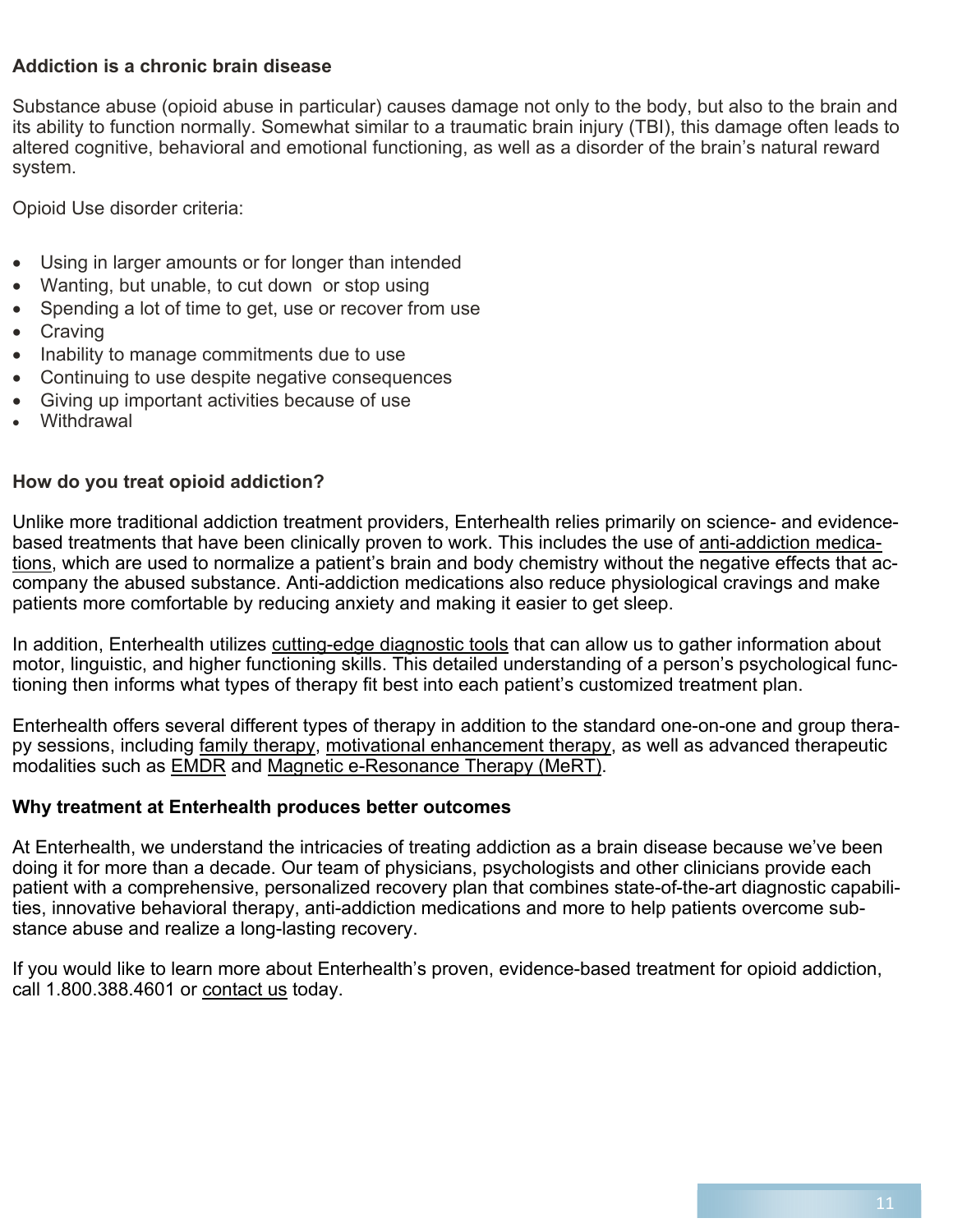I thought it was a great opportunity to see how some of the discussions and decisions were made. I had only ever heard about OPHP from school speaker events and when attending Oklahoma State Board of Pharmacy meetings, and now I've gotten to see some of what goes on from this side of things.

 OPHP really strives to support pharmacists get the help they need and is understanding of each person's process towards not just getting better, but also ensuring that they will continue to be successful upon completion of their contract. Similar to how pharmacy students need to attend State Board meetings before graduating in order to get a better understanding of how the State Board works, I think it would truly benefit pharmacy students and residents to be able to attend an OPHP meeting to get a better idea of how OPHP works. This would ensure that Oklahoma pharmacists, or at least the newly graduated ones, will better know how to either seek help for themselves or offer help for others. It can be scary to be in a position of either needing to self-report or report others. Knowing that OPHP is truly there to help would alleviate some of that concern if and when the situation arises.

PGY1 Pharmacy Resident

Attending January's OPHP Meeting was insightful that helped me understand what they really do. Throughout the day, I was able to see the compassion, empathy, and relatability of the board members with the person at question. I can attest that if someone is ever in need of help for anything pharmacy related, they can be the ones to be the backbones to that person. When I was able to review someone's history on what they did, and where they were now, you could tell their personality had changed for the better. In school, we were given the opportunity to see what OPHP was through a presentation. However, the school presentation and real-life experiences do not equate. You do not ever understand a person's background or what it is like until you are there in person and experience the meeting. I recommend that if you know of someone or are someone in need of help, Oklahoma Pharmacists Helping Pharmacists can be the wind beneath your wings to lift you or them back and further to new heights.

Student Intern